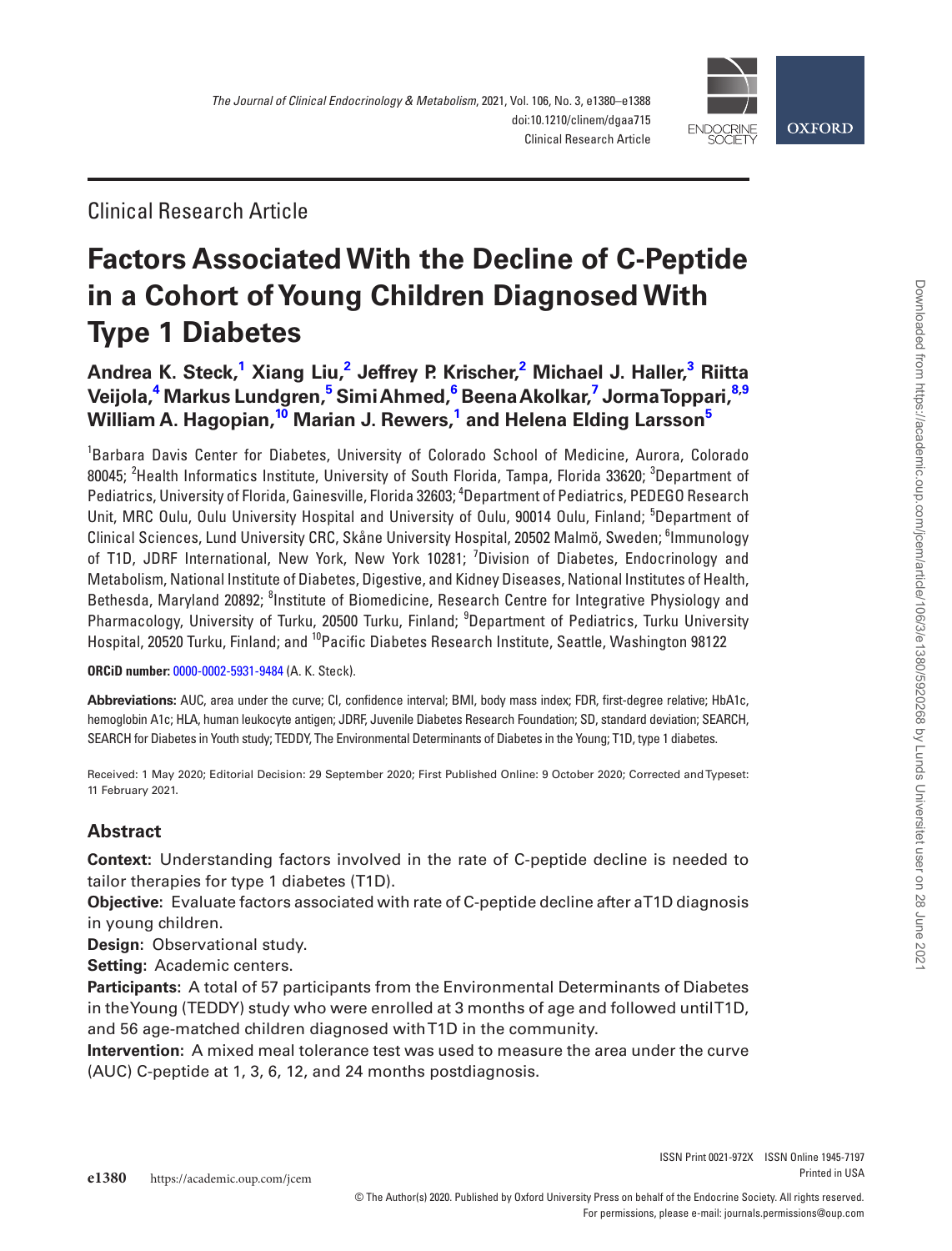**Outcome:** Factors associated with rate of C-peptide decline during the first 2 years postdiagnosis were evaluated using mixed effects models, adjusting for age at diagnosis and baseline C-peptide.

**Results:** Adjusted slopes of AUC C-peptide decline did not differ between TEDDY subjects and community controls  $(P = 0.21)$ , although the former had higher C-peptide baseline levels. In univariate analyses combining both groups ( $n = 113$ ), younger age, higher weight and body mass index z-scores, female sex, an increased number increased number of islet autoantibodies, and IA-2A or ZnT8A positivity at baseline were associated with a higher rate of C-peptide loss. Younger age, female sex, and higher weight z-score remained significant in multivariate analysis (all *P* < 0.02). At 3 months after diagnosis, higher HbA1c became an additional independent factor associated with a higher rate of C-peptide decline (*P* < 0.01).

**Conclusion:** Younger age at diagnosis, female sex, higher weight z-score, and HbA1c were associated with a higher rate of C-peptide decline after T1D diagnosis in young children.

**Freeform/Key Words:** C-peptide, pediatric type 1 diabetes, new onset, beta cell decline, risk factors

Type 1 diabetes (T1D) is an autoimmune disease resulting from the progressive immune-mediated destruction of beta cells. Clinical trials employing immunotherapies in T1D have sought to prevent beta cell loss at each of Stage 1, 2, and 3 of the disease (ie, both before and after clinical diagnosis) [\(1\)](#page-7-0). Preservation of beta cell function has been associated with lower risk of hypoglycemia and lower risk of long-term complications such as microalbuminuria and retinopathy [\(2,](#page-7-1) [3\)](#page-7-2). Notably, clinical trials using rituximab (anti-CD20), abatacept (CTLA4-Ig), alefacept (anti-CD2), teplizumab (anti-CD3), and low-dose antithymocyte globulin (ATG) [\(4–](#page-7-3)[8\)](#page-7-4) have demonstrated transient preservation of C-peptide in new onset T1D. In addition, teplizumab recently demonstrated the ability to delay, by more than 2 years, progression from Stage 2 to Stage 3 T1D in high-risk subjects [\(9](#page-7-5)). In double islet autoantibody positive subjects with first phase insulin below the threshold, oral insulin immunomodulation delayed progression to Stage 3 by 2 years [\(10](#page-7-6)). Improved understanding of the factors involved in the rate of C-peptide decline could help tailor immunomodulatory therapies to specific groups or subjects and increase the success rates of these clinical trials [\(11](#page-7-7)).

An older age and a higher body mass index (BMI) have been previously associated with higher C-peptide levels at diagnosis of T1D [\(12,](#page-7-8) [13\)](#page-7-9). The decline in stimulated C-peptide during the first year after the diagnosis has been highly variable, from 0% to 58% ([14](#page-7-10), [15](#page-7-11)), and factors involved in this variability are still only partially understood. While older age, lower HbA1c, and higher BMI at diagnosis have been reported to predict a slower loss of C-peptide ([16](#page-7-12)–[18](#page-7-13)), the SEARCH study showed a progressive decline in beta cell function independent of age, sex, HbA1c, and BMI [\(19\)](#page-7-14).

Children participating in prospective studies, such as the Environmental Determinants of Diabetes in the Young (TEDDY) study, typically have a less severe clinical presentation at diabetes onset, with less diabetic ketoacidosis and diabetes symptoms ([20](#page-7-15), [21\)](#page-8-0). We have previously shown that children diagnosed through the TEDDY study have higher C-peptide levels at onset compared with community-diagnosed children, and their C-peptide levels stayed higher throughout the first 12 months following the onset of diabetes [\(22\)](#page-8-1). The goal of the current study was to evaluate factors associated with the rate of C-peptide decline in the first 2 years after the diagnosis of clinical T1D in a cohort of young children.

#### **Materials and Methods**

#### Study population

From September 2004 to February 2010, the TEDDY study identified 8676 infants at increased risk for T1D through genetic screening for diabetes-susceptible HLA DR-DQ genotypes at sites in Sweden, Finland, Germany, Colorado, Washington State, and Florida/Georgia. Those enrolled are followed prospectively from birth to 15 years of age, with study visits beginning at 3 months of age, then every 3 months until 4 years of age, then every 6 months thereafter. Children positive for islet autoantibodies are followed every 3 months. The details of screening and follow-up have been previously published [\(23](#page-8-2), [24](#page-8-3)). The JDRF follow-up study recruited TEDDY study children diagnosed with T1D from January 2012 to December 2016; a total of 161 TEDDY study children were diagnosed with T1D during that time. For this study, 70 TEDDY study children and 60 age-matched children diagnosed with T1D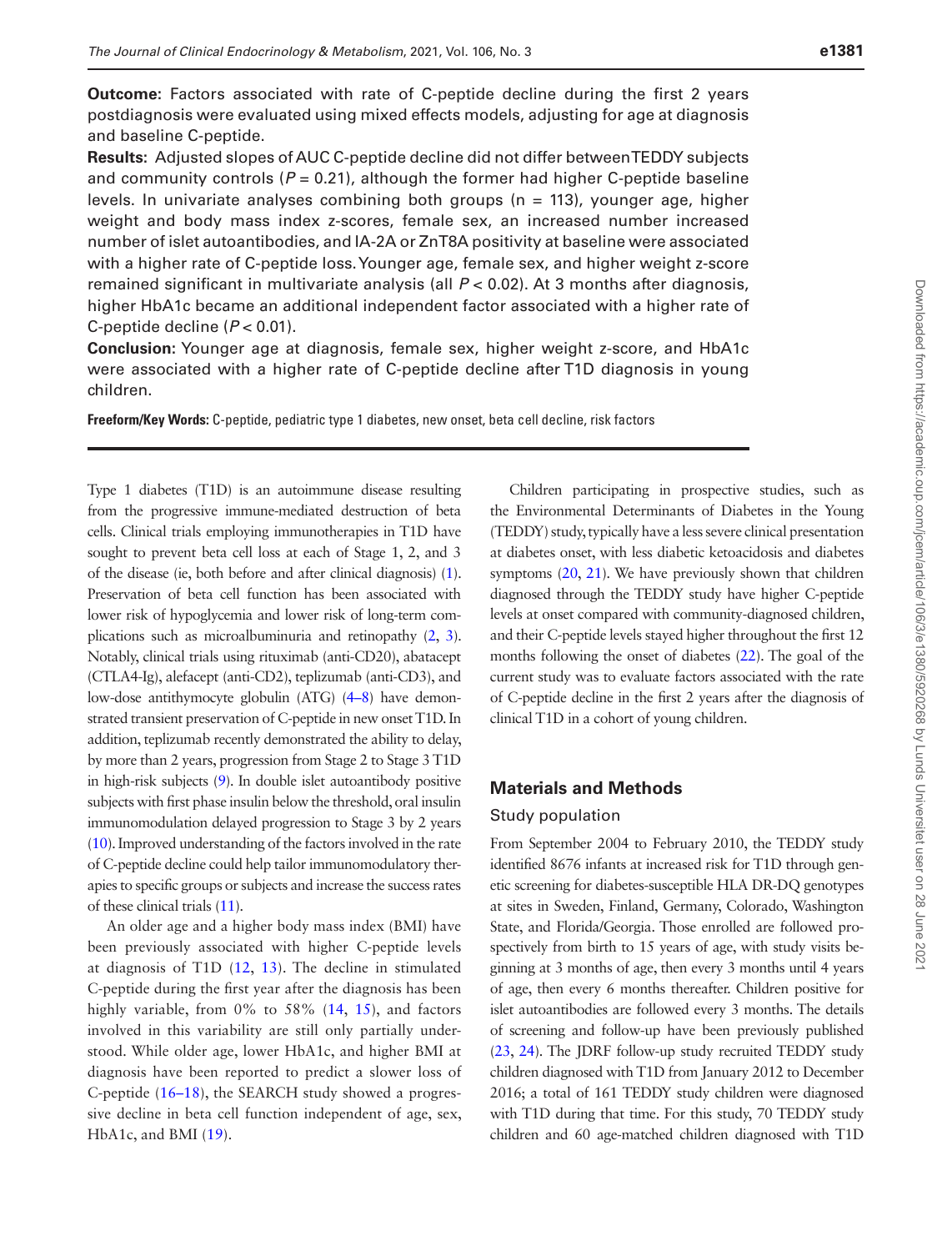from the community were enrolled by December 2016. Among the 130 enrolled subjects, 113 subjects had complete C-peptide baseline data available and were therefore included in the analysis. Control subjects from the community were matched to TEDDY subjects by age of diabetes diagnosis within 1 year and were required to have at least 1 positive islet autoantibody at diagnosis. Type 1 diabetes was defined according to American Diabetes Association criteria for diagnosis [\(25\)](#page-8-4).

After diagnosis of T1D, all participants had visits with HbA1c and a mixed meal tolerance test (MMTT) within 1 month of onset, then at 3, 6, and 12 months after diagnosis, and biannually thereafter. The primary outcome measure was the area under the curve (AUC) for serum C-peptide in response to a 2-hour MMTT. The goal was to follow all subjects for at least 2 years after diagnosis or until the loss of detectable endogenous C-peptide. Parents (or legal guardian) of the subjects provided written informed consent, and the children assent when applicable. The study was approved by the ethical review boards of all participating institutions.

#### Study visits

Subjects came in fasting for MMTT, which consisted of a standardized liquid meal, Boost High Protein (Nestle Health Care Nutrition, Inc., Bridgewater, New Jersey) given at 6 ml/kg to a maximum of 360 ml. HbA1c was measured by a Tosoh G8 HPLC Analyzer (Tosoh Bioscience Inc., San Francisco, California) at the Diabetes Diagnostic Laboratory at the University of Missouri, Columbia. C-peptide (ng/ml) was measured using Tosoh reagents on a TOSOH 2000 autoanalyzer (Tosoh Bioscience Inc., San Francisco, California) at the Northwest Lipid Research Laboratories at the University of Washington.

#### Islet autoantibodies

Autoantibodies to GAD65, IA-2, and ZnT8 were measured in 2 reference laboratories by standard radiobinding assays ([26](#page-8-5)). For sites in the United States, all serum samples were assayed at the Barbara Davis Center for Diabetes at the University of Colorado. In Europe, all sera were assayed at the University of Bristol, United Kingdom. Both laboratories have previously shown high assay sensitivity and specificity, as well as concordance [\(27](#page-8-6)). Positive samples were reanalyzed in the other laboratory for confirmation (US samples in Europe and vice versa).

#### Statistical analysis

Data were analyzed using the Statistical Analysis System software (version 9.4; SAS Institute, Cary, North Carolina). C-peptide was measured at time points 0, 15, 30, 60, 90,

and 120 minutes. These timed values were combined using the trapezoidal rule to approximate the AUC; the reported value is the AUC divided by 120 minutes, which is an estimate of the mean of the C-Peptide level over the 2-hour period. Insulin-dose adjusted HbA1c (IDAA1C), an alternate measure of residual beta cell function [\(28](#page-8-7)), was calculated as HbA1c  $(\%)+(4 \times \{ x \text{ insulin dose (units/kg/day)}).$ 

Mixed-effects models were used to analyze the longitudinal data of C-peptide AUC, where AUC C-peptide values were normalized using a log-transformation on the value in the unit of ng/mL plus  $1(log(x + 1))$ . The matching of casecontrol was modeled as a random effect and within-subject correlation was modeled using a first-order autoregressive structure. The time from diagnosis (months) was a covariate in the models and its corresponding coefficient was interpreted as the slope of C-peptide AUC change from diagnosis (ie, the negative value of the rate of C-peptide AUC loss). The effect of a potential factor on the rate of C-peptide AUC loss was modeled by examining an interaction term between the factor and the time from diagnosis. All the analyses were adjusted for age at diagnosis (years), C-peptide AUC at baseline, and the factor being examined. C-peptide AUC at baseline and autoantibody status (number of positive autoantibodies) were the measure from the baseline visit or from the 3-month visit if the baseline data was missing.

The effect of each of the potential factors on the rate of C-peptide AUC loss was examined individually. Factors with  $P < 0.05$  for their effects on the slope were further analyzed in multivariate analysis using backward elimination procedure. In the backward elimination procedure, factors having effects on the rate of C-peptide AUC loss with *P* > 0.10 were eliminated. All participants with missing data specified as part of a particular analysis were omitted from that analysis. Two-tailed *P*-values < 0.05 were considered to be statistically significant.

## **Results**

Characteristics at diagnosis of diabetes of the 57 TEDDY study and 56 community control children are described in [Table 1.](#page-3-0) Mean age of diagnosis was  $6.5 \pm 1.8$  years in these children and did not differ between TEDDY cases and community controls. As expected, the TEDDY study children had a higher frequency of the high-risk HLA DR3/4 genotype (56% vs 18%, *P* < 0.001). None of the TEDDY study children presented with diabetic ketoacidosis (DKA) at diagnosis, while 16% of the community children did  $(P = 0.001)$ , with an overall low frequency of DKA for this cohort of young children. The low rate of DKA in the community group could potentially be explained by the willingness of more medically aware or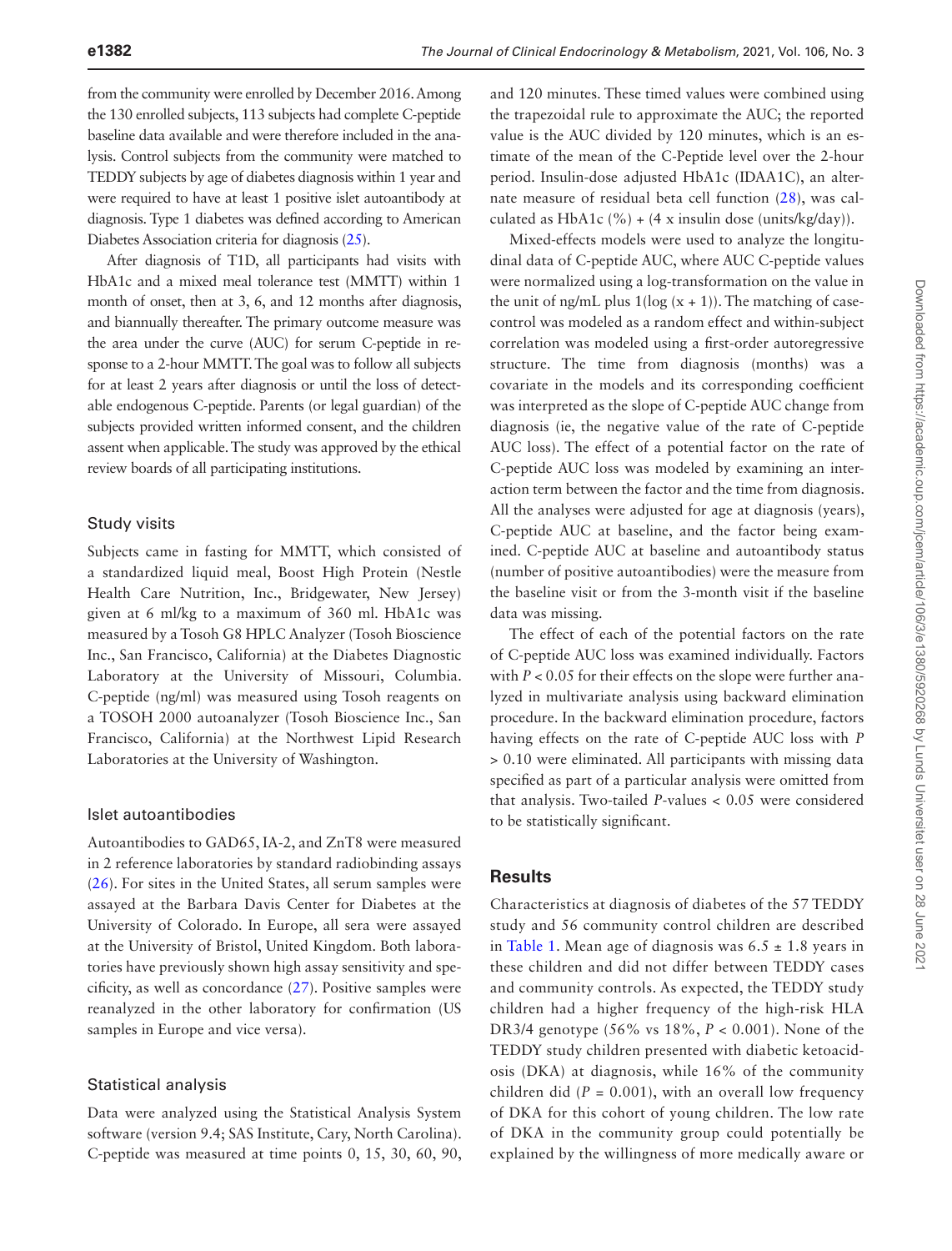committed community control families to enroll in this intensive follow-up study with multiple MMTTs during the 1<sup>st</sup> year postdiagnosis. The mean weight and BMI z-scores were higher at diagnosis in TEDDY study children versus community controls  $(0.6 \text{ vs } 0.1, P = 0.02 \text{ and }$ 0.2 vs  $-0.4$ ,  $P = 0.01$ , respectively). TEDDY study children had a lower HbA1c at diagnosis and higher C-peptide

<span id="page-3-0"></span>**Table 1.** Characteristics of study participants

|                                                  | TEDDY Case Control P-value <sup>a</sup> |                |         |
|--------------------------------------------------|-----------------------------------------|----------------|---------|
|                                                  | $(N = 57)$                              | $(N = 56)$     |         |
| Female, $N$ (%)                                  | 25(43.9)                                | 30(53.6)       | 0.349   |
| FDR with $T1D, N$ (%)                            | 9(15.8)                                 | 5(8.9)         | 0.393   |
| HLA DR3/4, DQB1*0302, N                          | 32(56.1)                                | 10(17.9)       | < 0.001 |
| (%)                                              |                                         |                |         |
| Age at Diagnosis (years)                         | $6.4 \pm 1.8$                           | $6.7 \pm 1.9$  | 0.378   |
| Diabetic ketoacidosis, N (%)                     | 0(0.0)                                  | 9(16.1)        | 0.001   |
| Weight z-score at diagnosis                      | $0.6 \pm 0.9$                           | $0.1 \pm 0.9$  | 0.021   |
| Height z-score at diagnosis <sup>b</sup>         | $0.8 \pm 1.0$                           | $0.6 \pm 1.0$  | 0.208   |
| BMI z-score at diagnosis <sup>b</sup>            | $0.2 \pm 1.1$                           | $-0.4 \pm 1.2$ | 0.010   |
| HbA1c at diagnosis <sup><math>c</math></sup> (%) | $6.9 \pm 1.5$                           | $10.2 \pm 2.3$ | < 0.001 |
| HbA1c at diagnosis (mmol/mol)                    | $.52 \pm 16$                            | $88 \pm 25$    |         |
| Positive autoantibodies, $^d$ N (%)              |                                         |                | 1       |
| $0-1$ Ab                                         | 14 (24.6)                               | 13(23.2)       |         |
| $\geq$ 2 Ab                                      | 43 (75.4)                               | 43 (76.8)      |         |
| AUC C-Peptide at baseline <sup>d</sup> (ng/mL)   | $1.7 \pm 0.8$                           | $1.3 \pm 0.6$  | 0.007   |

Means ± standard deviations are shown unless specified otherwise. Weight, height, and BMI were converted to SD units (Z scores) using the CDC growth chart. Abbreviations: Ab, autoantibodies; AUC, area under the curve; BMI, body mass index; FDR, first-degree relative; HbA1c, hemoglobin A1c; HLA, human leukocyte antigen; TEDDY, The Environmental Determinants of Diabetes in the Young; T1D, type 1 diabetes.

*a* Wilcoxon rank-sum test for continuous variables and Fisher's exact test for proportions.

*b* Eight subjects with missing information were omitted from the analysis.

*c* One subject with missing HbA1c was omitted from the analysis. *d* Data from baseline visit and if missing from 3-month visit.

AUC at baseline than community controls (6.9% [52 mmol/mol] vs 10.2% [88 mmol/mol], *P* < 0.001 and 1.7 ng/mL vs  $1.3$  ng/mL,  $P = 0.007$ , respectively).

Individual trajectories of AUC C-peptide over time in TEDDY study children and community controls are shown in [Fig. 1.](#page-3-1) The slope of the C-peptide AUC change was -0.030 per month overall (95% CI: -0.033, -0.028) in log scale, adjusted for age at diagnosis and AUC C-peptide at baseline. Adjusted slopes of C-peptide AUC change did not differ between TEDDY study subjects and community controls (slope =  $-0.032$  vs.  $-0.029$  per month, respectively,  $P = 0.208$ ).

The following factors were examined for association with the rate of C-peptide loss: sex, first-degree relative with T1D, HLA DR3-DQ2/DR4-DQ8 genotype, age at diagnosis, presence of DKA, and/or diabetes symptoms at diagnosis as well as HbA1c, weight, height, and BMI z-scores at diagnosis. Additional factors from the baseline and 3-month visits included autoantibody status (IA-2A, GADA, and ZnT8A), C-peptide, HbA1c, and insulin dose-adjusted HbA1c. In univariate analyses at baseline, C-peptide, female gender, younger age, higher weight, and BMI z-scores as well as an increased number of autoantibodies, presence of IA-2A or ZnT8A autoantibodies were all associated with a higher rate of C-peptide loss; only factors that were significantly associated with a higher rate of C-peptide loss are shown in [Table 2.](#page-4-0) Three of these 8 factors remained significant in multivariate analysis adjusted for C-peptide at baseline: younger age at diagnosis, female gender, and higher weight z-score (all *P* < 0.02, [Table 3\)](#page-4-1).

The same univariate and multivariate analyses at 3 months after diagnosis are shown in [Tables 4](#page-4-2) and [5.](#page-4-3) At that time point, C-peptide, female gender, younger age, higher weight and BMI, an increased number of autoantibodies, IA-2A positivity and ZnT8A positivity as well as higher HbA1c were all associated with a higher rate of C-peptide



<span id="page-3-1"></span>**Figure 1.** Individual trajectories of AUC C-peptide (log-transformed) over time in TEDDY children (**A**) and community controls (**B**). Abbreviation: AUC, area under the curve.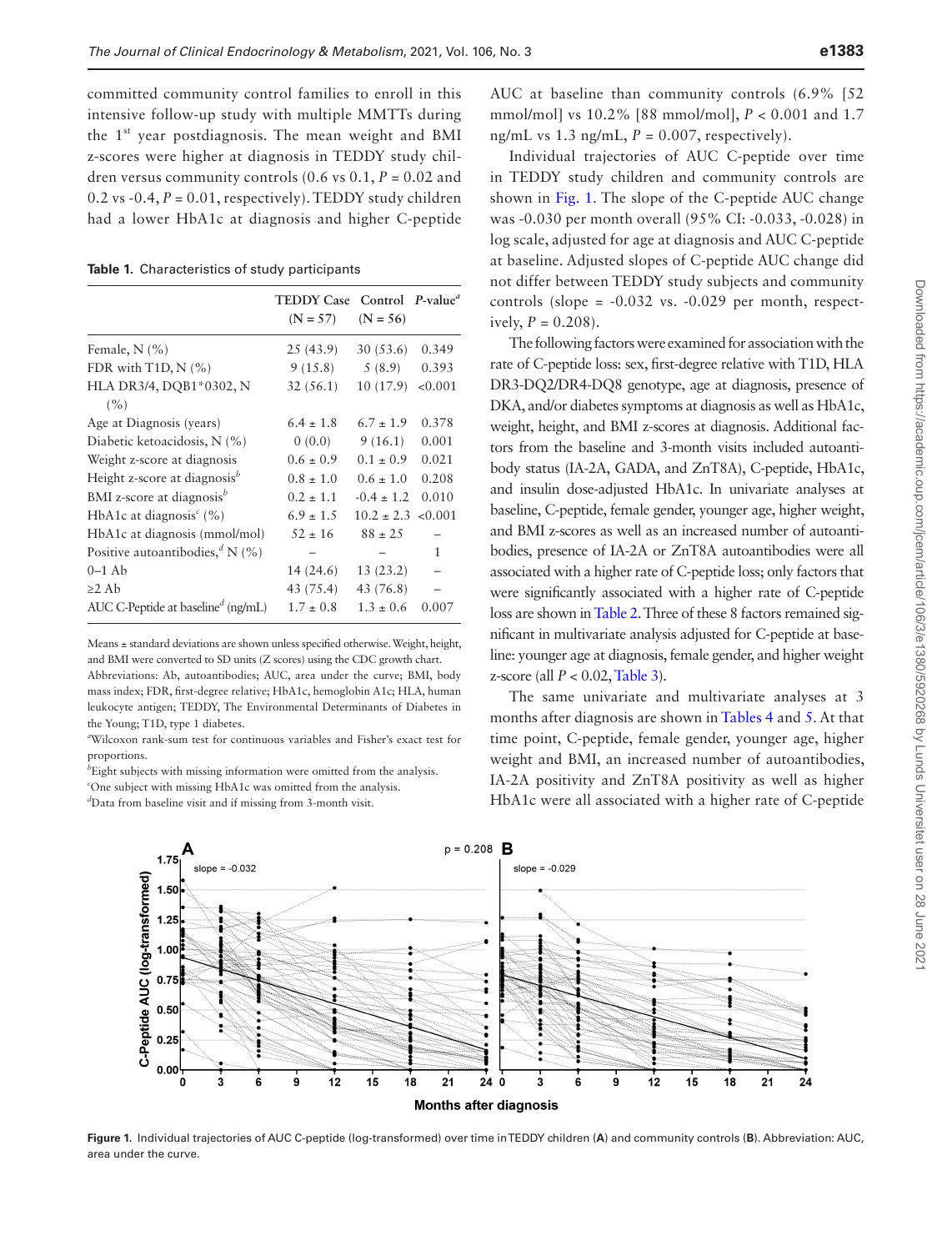| Factor                               | <b>Estimated Effect (95%</b><br>CI) on the Slope of AUC<br>$C$ -peptide $(ng/mL/month)$ | P-value |
|--------------------------------------|-----------------------------------------------------------------------------------------|---------|
| C-peptide AUC (per 1 unit)<br>log)   | $-0.011(-0.021,-0.001)$                                                                 | 0.037   |
| Female sex                           | $-0.006$ $(-0.011, -0.002)$                                                             | 0.010   |
| Age at diagnosis (per year)          | $0.002$ $(0.000, 0.003)$                                                                | 0.008   |
| Weight z-score at Dx (per<br>SD)     | $-0.005$ $(-0.008, -0.002)$                                                             | 0.001   |
| BMI z-score at Dx (per $SD^a$ )      | $-0.003(-0.005,-0.001)$                                                                 | 0.013   |
| Number of positive<br>autoantibodies | $-0.006$ $(-0.009, -0.003)$                                                             | < 0.001 |
| IA-2A positive                       | $-0.009$ $(-0.015, -0.003)$                                                             | 0.004   |
| ZnT8A positive                       | $-0.007 (-0.012, -0.002)$                                                               | 0.009   |

<span id="page-4-0"></span>**Table 2.** Factors associated with slope of AUC C-peptide change (univariate baseline analyses)

A negative coefficient in these analyses corresponds to a faster rate of C-peptide loss. Analyses were adjusted for age at diagnosis (years) and C-peptide AUC at baseline.

Abbreviations: AUC, area under the curve; BMI, body mass index; CI, confidence interval; SD, standard deviation.

*a* Eight subjects with a missing BMI z-score were omitted from the analysis.

<span id="page-4-1"></span>**Table 3.** Factors associated with slope of AUC C-peptide change (multivariate baseline analyses)

| Factor                             | Estimated Effect (95% CI)<br>on the Slope of AUC C-peptide<br>(ng/mL/month) | P-value |
|------------------------------------|-----------------------------------------------------------------------------|---------|
| Female                             | $-0.006(-0.011,-0.001)$                                                     | 0.014   |
| Age at diagnosis<br>(per year)     | 0.002(0.001, 0.003)                                                         | 0.005   |
| Weight z-score at<br>$Dx$ (per SD) | $-0.003$ $(-0.006, -0.001)$                                                 | 0.014   |
| IA-2A positive                     | $-0.006(-0.012, 0.000)$                                                     | 0.061   |
| ZnT8A positive                     | $-0.005$ $(-0.010, 0.000)$                                                  | 0.065   |

A negative coefficient in these analyses corresponds to a faster rate of C-peptide loss. Analyses were adjusted for age at diagnosis (years) and C-peptide AUC at baseline.

Abbreviations: AUC, area under the curve; CI, confidence interval; SD, standard deviation.

loss ([Table 4\)](#page-4-2). In multivariate-adjusted analyses, higher HbA1c, in addition to younger age, female gender, and higher weight, was also associated with a higher rate of C-peptide decline (all *P* < 0.02, [Table 5\)](#page-4-3).

#### **Discussion**

In this international cohort of children diagnosed with T1D at a young age (mean age 6.5 years), we have analyzed factors involved in the rate of C-peptide decline during the first 2 years after the onset of disease. We <span id="page-4-2"></span>**Table 4.** Factors associated with slope of AUC C-peptide change (univariate 3 month visit analyses)

| Factor                                            | <b>Estimated Effect (95%</b><br>CI) on the Slope of AUC<br>C-peptide (ng/mL/month) | P-value |
|---------------------------------------------------|------------------------------------------------------------------------------------|---------|
| C-peptide AUC (per 1 unit<br>log)                 | $-0.011 (-0.021, -0.001)$                                                          | 0.037   |
| Female                                            | $-0.006$ $(-0.011, -0.002)$                                                        | 0.010   |
| Age at diagnosis (per year)                       | $0.002$ $(0.000, 0.003)$                                                           | 0.008   |
| Weight z-score (per $SD$ ) <sup><i>a</i></sup>    | $-0.006$ $(-0.009, -0.002)$                                                        | 0.001   |
| BMI z-score (per SD) <sup>a</sup>                 | $-0.005$ $(-0.008, -0.002)$                                                        | 0.002   |
| Number of positive<br>autoantibodies <sup>b</sup> | $-0.006$ $(-0.009, -0.003)$                                                        | < 0.001 |
| IA-2A positive $\epsilon$                         | $-0.010$ $(-0.016, -0.003)$                                                        | 0.002   |
| ZnT8A positive $\epsilon$                         | $-0.006(-0.012,-0.001)$                                                            | 0.018   |
| HbA1c (per $\%$ ) <sup>d</sup>                    | $-0.003$ $(-0.006, -0.001)$                                                        | 0.018   |

A negative coefficient in these analyses corresponds to a faster rate of C-peptide loss. Analyses were adjusted for age at diagnosis (years) and C-peptide AUC at baseline.

Abbreviations: AUC, area under the curve; BMI, body mass index; CI, confidence interval; HbA1c, hemoglobin A1c; SD, standard deviation. *a* Three subjects with missing information were omitted from the analysis. *b* Six subjects with missing information were omitted from the analysis. *c* Four subjects with missing information were omitted from the analysis. *d* Three subjects with missing HbA1c were omitted from the analysis.

#### <span id="page-4-3"></span>**Table 5.** Factors associated with slope of AUC C-peptide change (multivariate 3 month visit analyses)

| Factor                              | Estimated Effect (95% CI)<br>on the Slope of AUC C-peptide<br>(ng/mL/month) | P-value        |
|-------------------------------------|-----------------------------------------------------------------------------|----------------|
| Female                              | $-0.006(-0.010,-0.001)$                                                     | 0.017          |
| Age at diagnosis<br>(per year)      | 0.002(0.001, 0.003)                                                         | 0.001          |
| Weight z-score<br>$(\text{per SD})$ | $-0.005$ $(-0.008, -0.001)$                                                 | 0.009          |
| HbA1c (per $\%$ )                   | $-0.004$ $(-0.007, -0.001)$                                                 | 0.005          |
| IA-2A positive<br>ZnT8A positive    | $-0.006$ $(-0.012, 0.000)$<br>$-0.005$ $(-0.010, 0.000)$                    | 0.051<br>0.052 |
|                                     |                                                                             |                |

A negative coefficient in these analyses corresponds to a faster rate of C-peptide loss. Analyses were adjusted for age at diagnosis (years) and C-peptide AUC at baseline. Five subjects with missing information on HbA1c, IA-2A or ZnT8A status were omitted from the analysis.

Abbreviations: AUC, area under the curve; CI, confidence interval; HbA1c, hemoglobin A1c; SD, standard deviation.

have previously shown that children diagnosed through the TEDDY study have higher C-peptide levels at onset compared with community-diagnosed children and that C-peptide levels stay higher throughout the first 12 months following the onset of T1D ([22\)](#page-8-1). Here we found that rates of C-peptide AUC loss (slope), adjusted for age at diagnosis and C-peptide AUC at baseline, did not differ between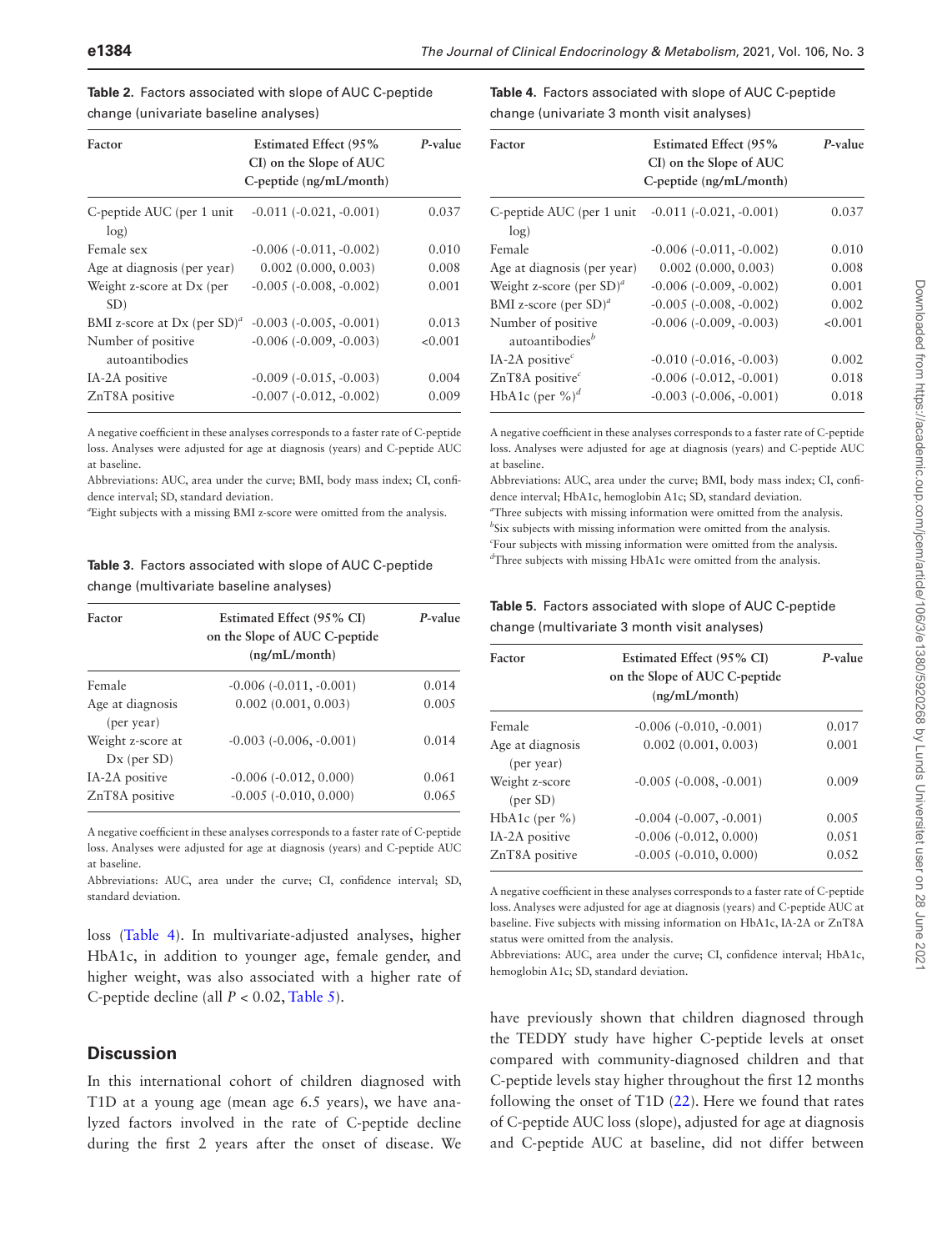TEDDY study subjects and community controls, and that younger age at diagnosis, female sex, higher weight z-score, and higher HbA1c were associated with a faster decline of C-peptide over the first 2 years after diagnosis.

While age and BMI have been associated with C-peptide levels at diagnosis ([13](#page-7-9), [17](#page-7-16), [18,](#page-7-13) [29\)](#page-8-8), the rate of C-peptide decline after diagnosis has been highly variable in previous studies, and factors involved in the rate of C-peptide decline have not been consistent across studies. Data from 481 individuals with recent onset T1D enrolled in TrialNet studies showed that age at diagnosis and baseline C-peptide were significant predictors of the rate of C-peptide loss [\(11](#page-7-7)). A study looking at the rate of stimulated C-peptide decline in 446 children with new onset T1D from Scandinavia, Europe, and North America between 1982 and 2009 found that both the initial C-peptide and rate of C-peptide decline seemed to have increased over this 27-year time period [\(30](#page-8-9)). In that study, younger age, positivity for GADA, IAA, or both—but not BMI z-score, gender, or initial C-peptide were associated with a faster rate of C-peptide decline during the 15 months after diagnosis. Of note, mean age varied from 9 years to 12.8 years for the 5 cohorts included, while this cohort of children was younger (mean age of 6.5 years at diagnosis). After adjusting for age at diagnosis and C-peptide AUC at baseline, IA-2A positivity and ZnT8A positivity in this study were associated with a higher rate of C-peptide loss in univariate analyses  $( $0.01$ ), with  $P =$$ 0.06 in multivariate analyses. Islet autoantibody positivity and levels have been shown to be associated with the rate of progression to T1D in children followed in prospective birth cohort studies such as TEDDY and the Diabetes Autoimmunity Study in the Young ([31](#page-8-10), [32](#page-8-11)). Therefore, it seems likely that ongoing autoimmunity as noted by autoantibody positivity would also play a role in rate of beta cell loss after diagnosis.

Preservation of C-peptide is known to be associated with a lower risk of hypoglycemia and a lower risk of long-term microvascular complications ([2](#page-7-1), [3\)](#page-7-2). More recently, a study showed that DKA at diagnosis of T1D in children predicts persistently elevated HbA1c levels and poor long-term glycemic control independent of demographic and socioeconomic factors [\(33\)](#page-8-12). In our current study, both higher HbA1c and a higher weight z-score were associated with a higher rate of C-peptide decline over the first 2 years after diagnosis, suggesting that metabolic factors could also play a role in the preservation of beta cell function. Diagnosis at a young age and poor metabolic control (higher HbA1c) could imply a more severe autoimmune process leading to an early presentation of the disease in those at risk. While some studies have reported preserved beta-cell function with a higher BMI close to diabetes onset [\(16\)](#page-7-12), other studies have shown

greater C-peptide decline over 1 year postdiagnosis with a higher BMI ([18](#page-7-13), [34](#page-8-13)) or no effect of BMI on the rate of C-peptide decline postdiagnosis ([17](#page-7-16), [19](#page-7-14)). At diagnosis of diabetes in subjects <18 years old, HbA1c levels have been shown to inversely correlate with AUC C-peptide as well as measures of the timing of C-peptide responses in OGTT, including peak C-peptide and early and late C-peptide responses  $(35)$ . These various metabolic measures are obviously intertwined, but may help develop endpoints for beta cell preservation trials and tailor therapies to specific individuals or groups of individuals.

Limitations of this study include a relatively small number of subjects diagnosed with T1D with follow-up limited to 2 years after diagnosis. This could influence the results of some of the factors that were borderline, such as IA-2A and ZnT8A positivity. In addition, as baseline visits happened about a month after diagnosis, IAA levels were not available for community control subjects and therefore could not be analyzed and were not included in the analysis of either group. Although the rate of C-peptide decline was not statistically different between the 2 groups, there are important differences between the groups, such as higher T1D genetic load and earlier diagnosis in TEDDY subjects. Therefore, it is possible that known or unknown factors that regulate beta cell function decline were different between these 2 groups.

In summary, this study of young children diagnosed with T1D shows that adjusted rates of C-peptide loss were similar between TEDDY study subjects and community controls. Younger age at diagnosis, female gender, a higher weight z-score, and a higher HbA1c were associated with a higher rate of C-peptide decline over the first 2 years after diagnosis, while positivity for IA-2A and ZnT8A autoantibodies might also contribute to C-peptide decline in young children.

#### **Acknowledgments**

*Financial Support:* The TEDDY Study is funded by U01 DK63829, U01 DK63861, U01 DK63821, U01 DK63863, U01 DK63790, UC4 DK63829, UC4 DK63861, UC4 DK63821, UC4 DK63863, UC4 DK95300, UC4 DK100238, UC4 DK106955, UC4 DK112243, UC4 DK117483, and Contract No. HHSN267200700014C from the National Institute of Diabetes and Digestive and Kidney Diseases (NIDDK), National Institute of Allergy and Infectious Diseases (NIAID), Eunice Kennedy Shriver National Institute of Child Health and Human Development (NICHD), National Institute of Environmental Health Sciences (NIEHS), Centers for Disease Control and Prevention (CDC), and JDRF. This work supported in part by the NIH/NCATS Clinical and Translational Science Awards to the University of Florida (UL1 TR000064) and the University of Colorado (UL1 TR002535). The JDRF Follow-up study is funded by grant number 17-2011-274 from the Juvenile Diabetes Research Foundation (JDRF).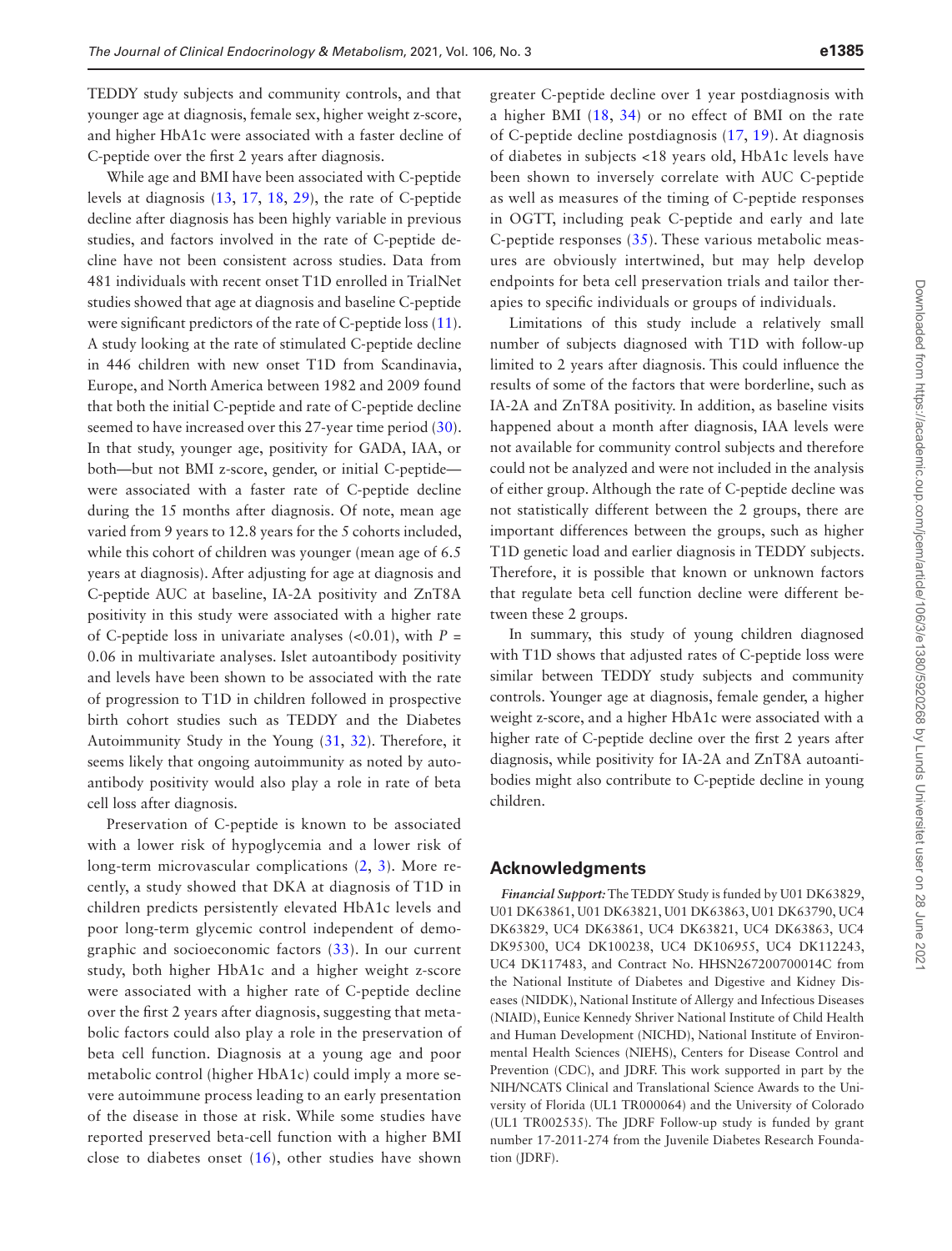*Author Contributions:* A.K.S designed the study, wrote the manuscript, contributed to the discussion; X.L. researched data, reviewed/edited the manuscript; J.K. designed the study, contributed to the discussion, reviewed/edited the manuscript; M.J.H. reviewed/edited the manuscript; R.V. contributed to the discussion, reviewed/edited the manuscript; M.L. contributed to the discussion, reviewed/edited the manuscript; S.A. contributed to the discussion, reviewed/edited the manuscript; B.A. contributed to the discussion, reviewed/edited the manuscript; J.T. contributed to the discussion, reviewed/edited the manuscript; W.A.H reviewed/edited the manuscript; M.J.R designed the study, contributed to the discussion, reviewed/edited the manuscript; H.E.L. contributed to the discussion, reviewed/edited the manuscript.

#### **The TEDDY Study Group**

*Colorado Clinical Center: Marian Rewers, MD, PhD, PI,<sup>1,4,5,6,9,10</sup>* Aaron Barbour, Kimberly Bautista,<sup>11</sup> Judith Baxter,<sup>8,911</sup> Daniel Felipe-Morales, Kimberly Driscoll, PhD,<sup>8</sup> Brigitte I. Frohnert, MD,<sup>2,13</sup> Marisa Stahl, MD,<sup>12</sup> Patricia Gesualdo,<sup>2,6,11,13</sup> Michelle Hoffman,<sup>11,12,13</sup> Rachel Karban,<sup>11</sup> Edwin Liu, MD,<sup>12</sup>,Jill Norris, PhD,<sup>2,3,11</sup> Stesha Peacock, Hanan Shorrosh, Andrea Steck, MD,<sup>3,13</sup> Megan Stern, Erica Villegas,<sup>2</sup> Kathleen Waugh<sup>6,7,11</sup>. University of Colorado, Anschutz Medical Campus, Barbara Davis Center for Childhood Diabetes, Aurora, Colorado 80045.

*Finland Clinical Center:* Jorma Toppari, MD, PhD, PI,¥,^,1,4,10,13 Olli G. Simell, MD, PhD, Annika Adamsson, PhD,^,11 Suvi Ahonen,\*,±,§ Mari Åkerlund, \*,±,§ Leena Hakola, \* Anne Hekkala, MD,<sup>n,o</sup> Henna Holappa,<sup>n,¤</sup> Heikki Hyöty, MD, PhD,<sup>\*,±,6</sup> Anni Ikonen,<sup>n,¤</sup> Jorma Ilonen, MD, PhD,<sup>¥,¶,3</sup> Sinikka Jäminki,<sup>\*,±,</sup> Sanna Jokipuu,<sup>^</sup> Leena Karlsson,^ Jukka Kero, MD, PhD,<sup>¥,^</sup> Miia Kähönen,<sup>µ,¤,11,13</sup> Mikael Knip, MD, PhD, \*,±,5 Minna-Liisa Koivikko, "," Merja Koskinen, \*,± Mirva Koreasalo,<sup>\*,±,§,2</sup> Kalle Kurppa, MD, PhD,<sup>\*,±,12</sup> Jarita Kytölä,<sup>\*,±</sup> Tiina Latva-aho,<sup>µ,¤</sup> Katri Lindfors, PhD,<sup>\*,12</sup> Maria Lönnrot, MD, PhD, \*,±,6 Elina Mäntymäki,^ Markus Mattila,\* Maija Miettinen, \$,2 Katja Multasuo,<br/> $^{\mathfrak{u},\mathfrak{v}}$  Teija Mykkänen,<br> $^{\mathfrak{u},\mathfrak{v}}$ Tiina Niininen,<br><br/>\*.<br>\*,\*11 Sari Niinistö,±,§,2 Mia Nyblom,\*,± Sami Oikarinen, PhD,\*,± Paula Ollikainen,<sup>µ,¤</sup> Zhian Othmani,<sup>^</sup> Sirpa Pohjola,<sup>n,¤</sup> Petra Rajala,<sup>^</sup> Jenna Rautanen,±,§ Anne Riikonen,\*,±,§,2 Eija Riski,^ Miia Pekkola,\*,± Minna Romo,^ Satu Ruohonen,^ Satu Simell, MD, PhD,<sup>¥,12</sup> Maija Sjöberg,<sup>^</sup> Aino Stenius,<sup>µ,¤,11</sup> Päivi Tossavainen, MD,<sup>µ,¤</sup> Mari Vähä-Mäkilä,<sup>¥</sup> Sini Vainionpää,^ Eeva Varjonen,<sup>^,11</sup> Riitta Veijola, MD, PhD, $\mu$ , $\alpha$ ,13 Irene Viinikangas, $\mu$ , $\alpha$  Suvi M. Virtanen, MD, PhD.<sup>\*</sup>, $\pm$ , §,2 ¥ University of Turku, 20500 Turku, Finland; \*Tampere University, 33100 Tampere, Finland; "University of Oulu, 90570 Oulu, Finland;<br>^Turku University Hospital, Hospital District of Southwest Finland; Turku University Hospital, Hospital District of Southwest Finland, 20521 Turku, Finland; <sup>±</sup> Tampere University Hospital, 33520 Tampere, Finland; <sup>o</sup>Oulu University Hospital, 90220 Oulu, Finland, <sup>§</sup>National Institute for Health and Welfare, FI-00271 Helsinki, Finland; ¶ University of Kuopio, 70210 Kuopio, Finland.

Georgia/Florida Clinical Center: Jin-Xiong She, PhD, PI,<sup>1,3,4,10</sup> Desmond Schatz, MD,<sup>\*,4,5,7,8</sup> Diane Hopkins,<sup>11</sup> Leigh Steed,<sup>11,12,13</sup> Jennifer Bryant,<sup>11</sup> Katherine Silvis,<sup>2</sup> Michael Haller, MD,<sup>\*,13</sup> Melissa Gardiner,<sup>11</sup> Richard McIndoe, PhD, Ashok Sharma, Stephen W. Anderson, MD,<sup>^</sup> Laura Jacobsen, MD,<sup>\*,13</sup> John Marks, DHSc,<sup>\*,11,13</sup> and \*P.D. Towe. Center for Biotechnology and Genomic Medicine, Augusta University, Augusta, Georgia 30912. \*University of Florida, Gainesville, Florida 32610, ^ Pediatric Endocrine Associates, Atlanta, Georgia 30342.

Germany Clinical Center: Anette G. Ziegler, MD, PI,<sup>1,3,4,10</sup> Ezio Bonifacio, PhD,<sup>\*,5</sup> Cigdem Gezginci, Anja Heublein, Eva Hohoff,<sup>Y,2</sup> Sandra Hummel, PhD,<sup>2</sup> Annette Knopff,<sup>7</sup> Charlotte Koch, Sibylle Koletzko, MD, <sup>¶, 12</sup> Claudia Ramminger, <sup>11</sup> Roswith Roth, PhD, <sup>8</sup> Jenni-

fer Schmidt, Marlon Scholz, Joanna Stock, 8,11,13 Katharina Warncke, MD,<sup>13</sup> Lorena Wendel, Christiane Winkler, PhD,<sup>2,11</sup> Forschergruppe Diabetes e.V. and Institute of Diabetes Research, Helmholtz Zentrum München, Forschergruppe Diabetes, and Klinikum rechts der Isar, Technische Universität München, 85764 Neuherberg, Germany; \*Center for Regenerative Therapies, TU Dresden, 01307 Dresden, Germany, ¶ Dr. von Hauner Children's Hospital, Department of Gastroenterology, Ludwig Maximillians University Munich, 80337 München, Germany, <sup>¥</sup>University of Bonn, Department of Nutritional Epidemiology, 53012 Bonn, Germany.

*Sweden Clinical Center:* Åke Lernmark, PhD, PI,<sup>1,3,4,5,6,8,9,10</sup> Daniel Agardh, MD, PhD,<sup>6,12</sup> Carin Andrén Aronsson, PhD,<sup>2,11,12</sup> Maria Ask, Rasmus Bennet, Corrado Cilio, PhD, MD,<sup>5,6</sup> Susanne Dahlberg, Helene Engqvist, Emelie Ericson-Hallström, Annika Björne Fors, Lina Fransson, Thomas Gard, Monika Hansen, Hanna Jisser, Fredrik Johansen, Berglind Jonsdottir, MD, PhD,<sup>11</sup> Helena Elding Larsson, MD, PhD<sup>6,13</sup>, Marielle Lindström, Markus Lundgren, MD, PhD,13 Marlena Maziarz, PhD, Maria Månsson-Martinez, Jessica Melin,<sup>11</sup> Zeliha Mestan, Caroline Nilsson, Karin Ottosson, Kobra Rahmati, Anita Ramelius, Falastin Salami, Anette Sjöberg, Birgitta Sjöberg, Carina Törn, PhD,<sup>3</sup> Åsa Wimar.<sup>13</sup> Lund University, SE-221 00 Lund, Sweden.

*Washington Clinical Center:* William A. Hagopian, MD, PhD,  $PI_{n}^{1,3,4,5,6,7,10,12,13}$  Michael Killian,<sup>6,7,11,12</sup> Claire Cowen Crouch,<sup>11,13</sup> Jennifer Skidmore<sup>2</sup>, Masumeh Chavoshi, Arlene Meyer, Jocelyn Meyer, Denise Mulenga,<sup>11</sup> Nole Powell, Jared Radtke, Matei Romancik, Shreya Roy, Davey Schmitt, Sarah Zink. Pacific Northwest Research Institute, Seattle, Washington, DC 98122.

*Pennsylvania Satellite Center:* Dorothy Becker, MD, Margaret Franciscus, MaryEllen Dalmagro-Elias Smith,<sup>2</sup> Ashi Daftary, MD, Mary Beth Klein, Chrystal Yates. Children's Hospital of Pittsburgh of UPMC, Pittsburgh, Pennsylvania 15224.

Data Coordinating Center: Jeffrey P. Krischer, PhD, PI,<sup>1,4,5,9,10</sup> Sarah Austin-Gonzalez, Maryouri Avendano, Sandra Baethke, Brant Burkhardt, PhD,<sup>5,6</sup> Martha Butterworth<sup>2</sup>, Joanna Clasen, David Cuthbertson, Christopher Eberhard, Steven Fiske,<sup>8</sup> Jennifer Garmeson, Veena Gowda, Kathleen Heyman, Belinda Hsiao, Christina Karges, Francisco Perez Laras, Qian Li, PhD,<sup>2,3</sup> Shu Liu, Xiang Liu, PhD,<sup>2,3,8,13</sup> Kristian Lynch, PhD<sup>5,6,8</sup>, Colleen Maguire, Jamie Malloy, Cristina McCarthy,<sup>11</sup> Hemang Parikh, PhD<sup>3</sup>, Cassandra Remedios, Chris Shaffer, Laura Smith, PhD,  ${}^{8,11}$  Susan Smith  ${}^{11}$ , Noah Sulman, PhD, Roy Tamura, PhD,  ${}^{1,2,11,12,13}$  Dena Tewey, Michael Toth, Ulla Uusitalo, PhD,<sup>2</sup> Kendra Vehik, PhD,<sup>4,5,6,8,13</sup> Ponni Vijayakandipan, Jimin Yang, PhD, RD.<sup>2</sup> Past staff: Michael Abbondondolo, Lori Ballard, Rasheedah Brown, Stephen Dankyi, David Hadley, PhD, Hye-Seung Lee, PhD, Wendy McLeod, Aubrie Merrell, Steven Meulemans, Ryan Quigley. University of South Florida, Tampa, Florida 33620.

*Autoantibody Reference Laboratories:* Liping Yu, MD,^,5 Dongmei Miao, MD, Polly Bingley, MD, FRCP, 5 Alistair Williams,\* Kyla Chandler,\* Ilana Kelland,\* Yassin Ben Khoud,\* Huma Zahid,\* Matthew Randell,\*. ^ Barbara Davis Center for Childhood Diabetes, University of Colorado, Anschutz Medical Campus, Aurora, Colorado 80045. \*Bristol Medical School, University of Bristol, Bristol BS8 1TL, UK.

*HbA1c Laboratory:* Randie R. Little, PhD, Curt Rohlfing. Diabetes Diagnostic Laboratory, Dept. of Pathology, University of Missouri School of Medicine, Columbia, Missouri 65212.

*HLA Reference Laboratory:* William Hagopian, MD, PhD,<sup>3</sup> Masumeh Chavoshi, Jared Radtke, Sarah Zink. Pacific Northwest Research Institute, Seattle, Washington, DC 98122. (Previously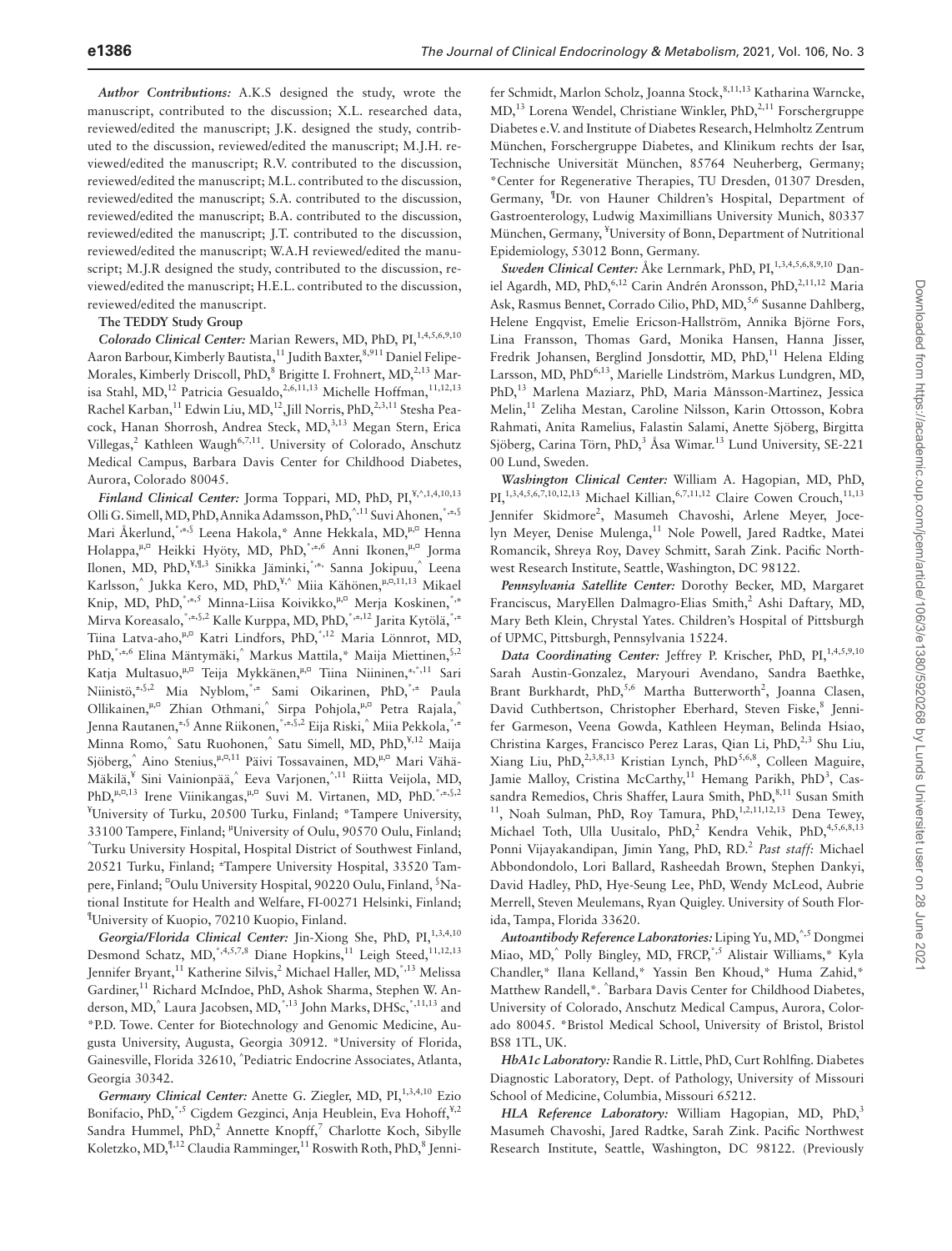Henry Erlich, PhD,<sup>3</sup> Steven J. Mack, PhD, Anna Lisa Fear. Center for Genetics, Children's Hospital Oakland Research Institute, Oakland, California 94609.)

*OGTT/MMTT Laboratory:* Santica M. Marcovina, PhD, ScD, Andrew N. Hoofnagle, MD, PhD, Northwest Lipid Metabolism and Diabetes Research Laboratories, University of Washington, Seattle, Washington, DC 98195.

*Repository:* Sandra Ke, Niveen Mulholland, PhD, NIDDK Biosample Repository at Fisher BioServices, Rockville, Maryland 20850.

Project Scientist: Beena Akolkar, PhD.<sup>1,3,4,5,6,7,9,10</sup> National Institutes of Diabetes and Digestive and Kidney Diseases, Bethesda, Maryland 20892.

*Other contributors:* Kasia Bourcier, PhD;\*,5 Thomas Briese, PhD;¥,6 Suzanne Bennett Johnson, PhD;<sup> $\mu$ ,8,11</sup> and Eric Triplett, PhD.<sup> $\mu$ ,6 \*</sup>National Institutes of Allergy and Infectious Diseases, Bethesda, Maryland 20892; <sup>¥</sup>Columbia University, New York, NY 10032., <sup>µ</sup>Florida State University, Tallahassee, Florida 32306; ¶ University of Florida, Gainesville, Florida 32603.

#### *Committees:*

<sup>1</sup>Ancillary Studies, <sup>2</sup>Diet, <sup>3</sup>Genetics, <sup>4</sup>Human Subjects/Publicity/ Publications, <sup>5</sup>Immune Markers, <sup>6</sup>Infectious Agents, <sup>7</sup>Laboratory Implementation, <sup>8</sup>Psychosocial, <sup>9</sup>Quality Assurance, <sup>10</sup>Steering, <sup>11</sup>Study Coordinators, 12Celiac Disease, 13Clinical Implementation.

### **Additional Information**

*Correspondence and Reprint Requests:* Andrea Steck, MD, Barbara Davis Center for Childhood Diabetes, University of Colorado School of Medicine, 1775 Aurora Court, A140, Aurora, CO 80045– 6511. E-mail: [andrea.steck@cuanschutz.edu](mailto:andrea.steck@cuanschutz.edu?subject=).

*Disclosure Summary*: The authors have nothing to disclose.

*Data Availability:* The datasets generated during and/or analyzed during the current study are not publicly available but are available from the corresponding author on reasonable request.

#### **References**

- <span id="page-7-0"></span>1. Insel RA, Dunne JL, Atkinson MA, et al. Staging presymptomatic type 1 diabetes: a scientific statement of JDRF, the Endocrine Society, and the American Diabetes Association. *Diabetes Care.* 2015;**38**(10):1964–1974.
- <span id="page-7-1"></span>2. Steffes MW, Sibley S, Jackson M, Thomas W. Beta-cell function and the development of diabetes-related complications in the diabetes control and complications trial. *Diabetes Care.* 2003;**26**(3):832–836.
- <span id="page-7-2"></span>3. Lachin JM, McGee P, Palmer JP; DCCT/EDIC Research Group. Impact of C-peptide preservation on metabolic and clinical outcomes in the diabetes control and complications trial. *Diabetes.* 2014;**63**(2):739–748.
- <span id="page-7-3"></span>4. Pescovitz MD, Greenbaum CJ, Krause-Steinrauf H, et al.; Type 1 Diabetes TrialNet Anti-CD20 Study Group. Rituximab, B-lymphocyte depletion, and preservation of beta-cell function. *N Engl J Med.* 2009;**361**(22):2143–2152.
- 5. Orban T, Bundy B, Becker DJ, et al.; Type 1 Diabetes TrialNet Abatacept Study Group. Co-stimulation modulation with abatacept in patients with recent-onset type 1 diabetes: a randomised, double-blind, placebo-controlled trial. *Lancet.* 2011;**378**(9789):412–419.
- 6. Rigby MR, Harris KM, Pinckney A, et al. Alefacept provides sustained clinical and immunological effects in new-onset type 1 diabetes patients. *J Clin Invest.* 2015;**125**(8):3285–3296.
- 7. Hagopian W, Ferry RJ Jr, Sherry N, et al.; Protégé Trial Investigators. Teplizumab preserves C-peptide in recent-onset type 1 diabetes: two-year results from the randomized, placebocontrolled Protégé trial. *Diabetes.* 2013;**62**(11):3901–3908.
- <span id="page-7-4"></span>8. Haller MJ, Long SA, Blanchfield JL, et al.; Type 1 Diabetes TrialNet ATG-GCSF Study Group. Low-dose anti-thymocyte globulin preserves C-peptide, reduces HbA1c, and increases regulatory to conventional T-cell ratios in new-onset type 1 diabetes: two-year clinical trial data. *Diabetes.* 2019;**68**(6): 1267–1276.
- <span id="page-7-5"></span>9. Herold KC, Bundy BN, Long SA, et al.; Type 1 Diabetes TrialNet Study Group. An anti-CD3 antibody, teplizumab, in relatives at risk for type 1 diabetes. *N Engl J Med.* 2019;**381**(7):603–613.
- <span id="page-7-6"></span>10. Writing Committee for the Type 1 Diabetes TrialNet Oral Insulin Study G, Krischer JP, Schatz DA, Bundy B, Skyler JS, Greenbaum CJ. Effect of oral insulin on prevention of diabetes in relatives of patients with type 1 diabetes: a randomized clinical trial. *JAMA* 2017; **318**(19):1891–1902.
- <span id="page-7-7"></span>11. Bundy BN, Krischer JP; Type 1 Diabetes TrialNet Study Group. A model-based approach to sample size estimation in recent onset type 1 diabetes. *Diabetes Metab Res Rev.* 2016;**32**(8):827–834.
- <span id="page-7-8"></span>12. Xu P, Qian X, Schatz DA, Cuthbertson D, Krischer JP; DPT-1 Study Group. Distribution of C-peptide and its determinants in North American children at risk for type 1 diabetes. *Diabetes Care.* 2014;**37**(7):1959–1965.
- <span id="page-7-9"></span>13. Sosenko JM, Geyer S, Skyler JS, et al. The influence of body mass index and age on C-peptide at the diagnosis of type 1 diabetes in children who participated in the diabetes prevention trial-type 1. *Pediatr Diabetes.* 2018;**19**(3):403–409.
- <span id="page-7-10"></span>14. Palmer JP. C-peptide in the natural history of type 1 diabetes. *Diabetes Metab Res Rev* 2009;**25**(4):325–328.
- <span id="page-7-11"></span>15. Brown RJ, Sinaii N, Rother KI. Too much glucagon, too little insulin: time course of pancreatic islet dysfunction in new-onset type 1 diabetes. *Diabetes Care.* 2008;**31**(7):1403–1404.
- <span id="page-7-12"></span>16. Greenbaum CJ, Anderson AM, Dolan LM, et al.; SEARCH Study Group. Preservation of beta-cell function in autoantibody-positive youth with diabetes. *Diabetes Care.* 2009;**32**(10):1839–1844.
- <span id="page-7-16"></span>17. Hao W, Gitelman S, DiMeglio LA, Boulware D, Greenbaum CJ; Type 1 Diabetes TrialNet Study Group. Fall in C-peptide during first 4 years from diagnosis of type 1 diabetes: variable relation to age, HbA1c, and insulin dose. *Diabetes Care.* 2016;**39**(10):1664–1670.
- <span id="page-7-13"></span>18. Ludvigsson J, Carlsson A, Deli A, et al. Decline of C-peptide during the first year after diagnosis of Type 1 diabetes in children and adolescents. *Diabetes Res Clin Pract.* 2013;**100**(2):203–209.
- <span id="page-7-14"></span>19. Dabelea D, Mayer-Davis EJ, Andrews JS, et al. Clinical evolution of beta cell function in youth with diabetes: the SEARCH for Diabetes in Youth study. *Diabetologia.* 2012;**55**(12):3359–3368.
- <span id="page-7-15"></span>20. Elding Larsson H, Vehik K, Bell R, et al.; TEDDY Study Group; SEARCH Study Group; Swediabkids Study Group; DPV Study Group; Finnish Diabetes Registry Study Group. Reduced prevalence of diabetic ketoacidosis at diagnosis of type 1 diabetes in